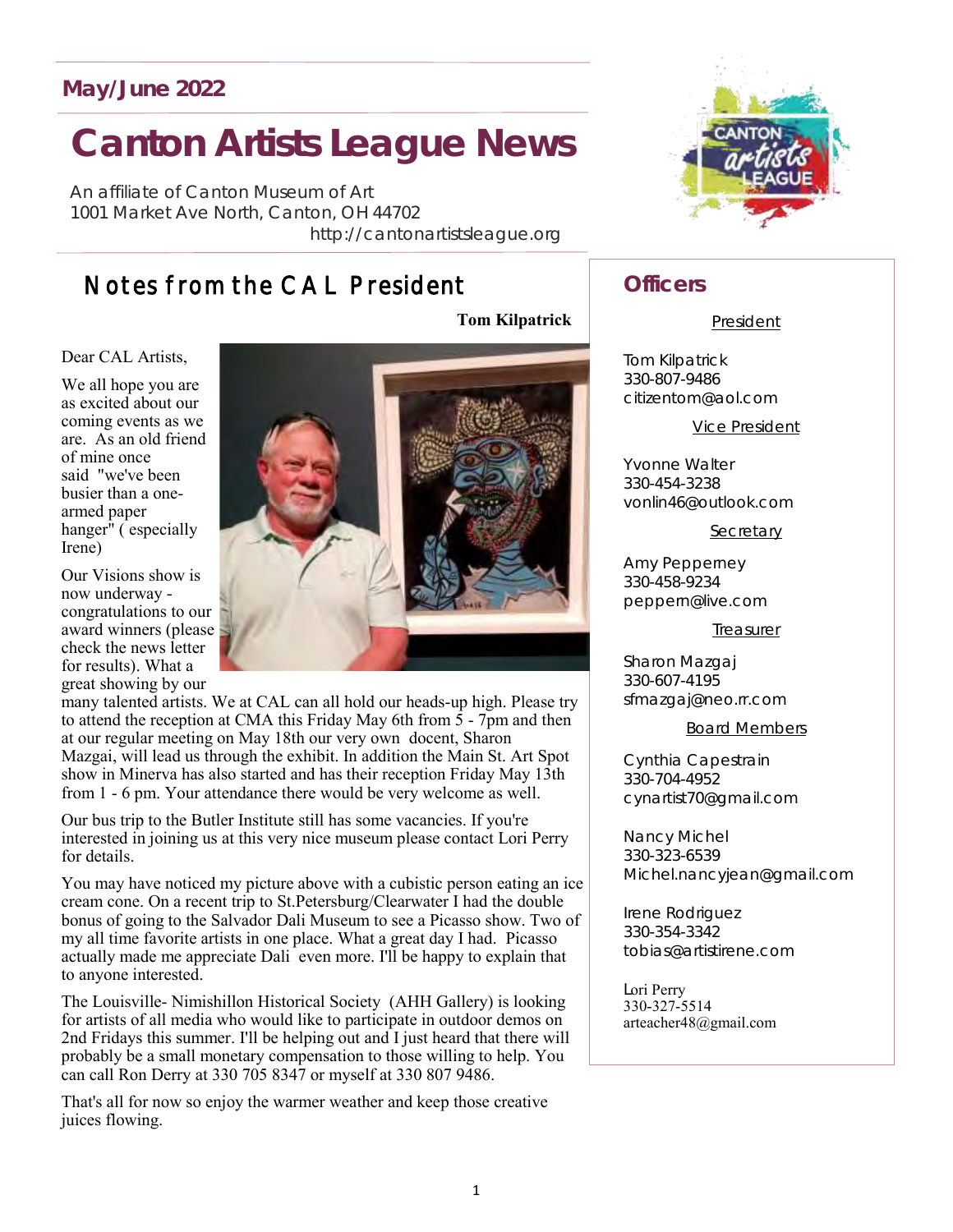# **Vishons Tour**

### **Wednesday, May 18, 2022, 6:00 PM at CMA**

**Sharon Mazgaj, Docent - Tour through gallery**

### **Mini Workshop**

**Wednesday, June 15, 2022, 6:00 PM at Price Park**

**Mini colored pencil workshop/demo by Sharon Mazgaj**

### **Visions 2022—CAL Exhibit at CMA**

**April 26 - July 24, 2022**

Reception: Friday, May 6 from 5 to 7 pm.

This show is on display with other major exhibits.

## **CAL at Market Street Art Spot**

**April 30 - June 1, 2022**

Reception: May 13, from 5 to 9 pm

# **CAL at the Foltz Center**

**June 2 - 29, 2022**

Reception: June 7, from 5 to 7 pm

See summer show file for details. May 25 is the deadline to send your artwork information to tobias@artistirene.com

# **CAL at Art and History Gallery**

### **June 30 - August 27, 2022**

Reception and CAL meeting/tour through the galleries: July 16, at 6 pm

This show will be on display during Umbrella Alley's Fourth of July weekend events which will bring people, including out of towners, into the gallery.

See summer show file for details. June 22 is the deadline to send your artwork information to tobias@artistirene.com

To learn more about CAL, visit us at…. Website: https:/[/cantonartistleague.org](http://www.cal.cannet.com) Facebook Page: [https://www.facebook.com/CantonArtistsLeague/](https://www.facebok.com/CantonArtistsLeague/) Facebook Group: <https://www.facebook.com/groups/711382905597627>

If you have pictures of CAL events, you are welcome to post them on the CAL Facebook page. Be sure to get (written) permission from all the people in the pictures first. *(a legal issue)*

# **Committee Chairs**

Facebook Administrators

Todd Bergert 330-327-6839 tberg007@prodigy.net

Sharon Mazgaj 330-607-4195 sfmazgaj@neo.rr.com Irene Rodriguez 330-354-3342 tobias@artistirene.com

CMA Wall

Lori Perry 330-327-5514 arteacher48@gmail.com

Historian

Isabel Zaldivar 330-915-6178 Isabelartstudio1@gmail.com

Membership

Bob Nicoll 330-418-1824 rnicoll1952@gmail.com

Newsletter Editor, Webmaster

Irene Rodriguez 330-354-3342 tobias@artistirene.com

Venue Committee

Suni Lopez-Ortiz 330-768-7550 Natividad0332@att.net

Irene Rodriguez 330-354-3342 tobias@artistirene.com

Sunshine

Cheryl Eul 805-423-3760 govegannow10@aol.com

### **CAL News is published every other month**

We want to hear about your art successes—exhibits, awards, etc. Send your news to tobias@artistirene.com

Deadline for submissions is on the 1st of Jan, Mar, May, Jul, Sep, Nov.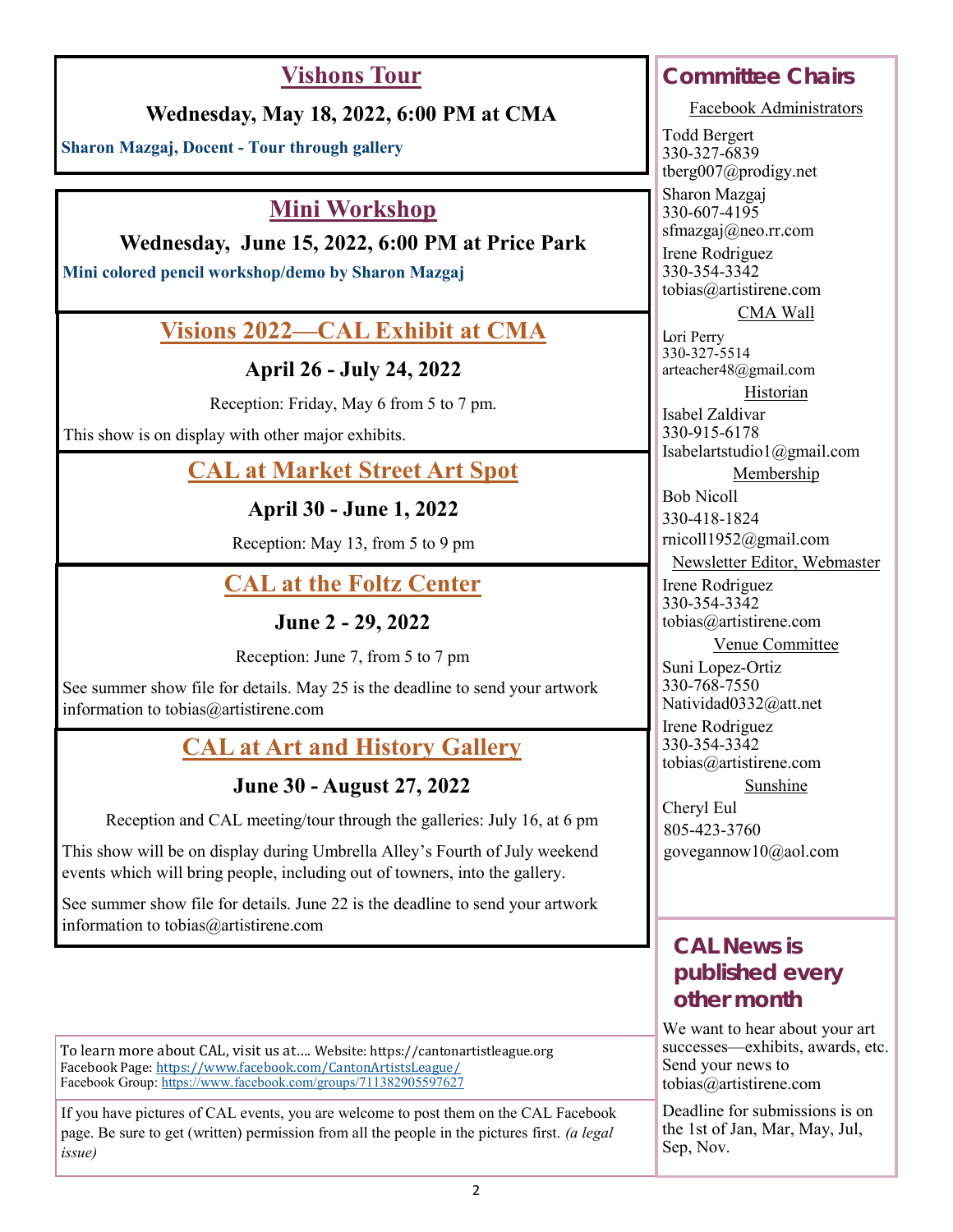# **CMA, CAL Wall**

### **May - Lynda Rimke**

Art has always taken on some form throughout Lynda's life, from early award winning creations with poster paint in elementary school, through a degree in fine art at Kent State University, where her direct painting methods were instilled by Joseph O'Sickey.

During a twenty-year painting hiatus, Lynda pursued graphic

design and painted with plants in her garden creations. Drawing remained Lynda's primary concern, because excellent drawing and good composition are fundamental requirements for painting.

She began seriously painting again and fell in love with watercolor in 2004, a love that has remained. She has added pastel, and enjoys the challenge of watercolor and pastel in mixed media, and will occasionally branch out to explore oil or acrylic on canvas.

Lynda enjoys painting portraits, the human figure, and landscapes "en plein air" (on location) capturing shifting light and atmosphere.

Lynda surmises "As the digital design world grows more and more complicated, I long for the simplicity of paper

#### **June - Judith M. Salamon**

Is an artist, designer and art educator who has been creating various forms of artwork over the the years. She has her Master's Degree from New York University and her art career included teaching Art for twenty years at Cleveland Heights High School and also part time at the Cleveland Institute of Art.

She and her husband sailed their 32 foot sailboat to the Caribbean several years ago and purchased a house on the island of Nevis, West Indies. She exhibits her "Caribbean paintings" in Galleries there.

She is very active here as she is currently the President of the Woman's Art League and she continues to exhibit her art in many local shows and galleries in the Akron and Cleveland area.

Her artwork is also included in various private and corporate collections.

### **League News**

#### **Visions 2022 Awards**

Congratulations to:

- 1 st Judy Krew *Violence Against Women: Unveiled*
- 2 nd Carolyn Jacob *– Bonnets in the Window*

3 rd Lynda Rimke – *The Artist's Way*

Honorable Mention

Judy Huber – *The American Veteran*

Robert Nicoll – Lemon and Delft

Sharon Mazgaj – *Blue and White Pottery with Sunflowers*

 Kevin Walton – *I Lift My Eyes Unto the Hills, From Whence Cometh My Help Psalm 121:1-2*

Lynn Weinstein – *Ripped*

Isabel Zaldivar – *Indian Chapel*

#### **Congratulations to CAL members who have artwork in the Little Art Gallery May Show**

Isabel Zaldivar, *Best of Show*

Judi Krew, *3rd place*

Pam LaRocco, *Honorable Mention*

And to William Barron, Bruce Humbert, Marjorie Lutes, Pat Waltz, and Gail Wetherell-Sack

### **Lori Perry**

**HOLY** COW!

I was accepted into the Ohio Watercolor Society 2022 show.

The judge is an abstract



artist, my painting is an illustration from the Algonquin Mill Festival. Go figure!

They had an extra "t" in my email address, and also the wrong phone number on their listing. If Suni hadn't sent a text to congratulate me, I would have never known. Looks like Ted Lawson is the only other person from Canton who was accepted. Out of 244 entries from 150 artists, 60 were chosen. I'd like to give the judge a big hug!!!!!

#### **CAL Wall Schedule 2022**

| May    | Lynda Rimke  |
|--------|--------------|
| I June | Judy Salamon |

July Paul DeGarmo Aug/Sep Tom Kilpatrick

Oct Anne Richeson Scanlon Nov/Dec Judy Huber



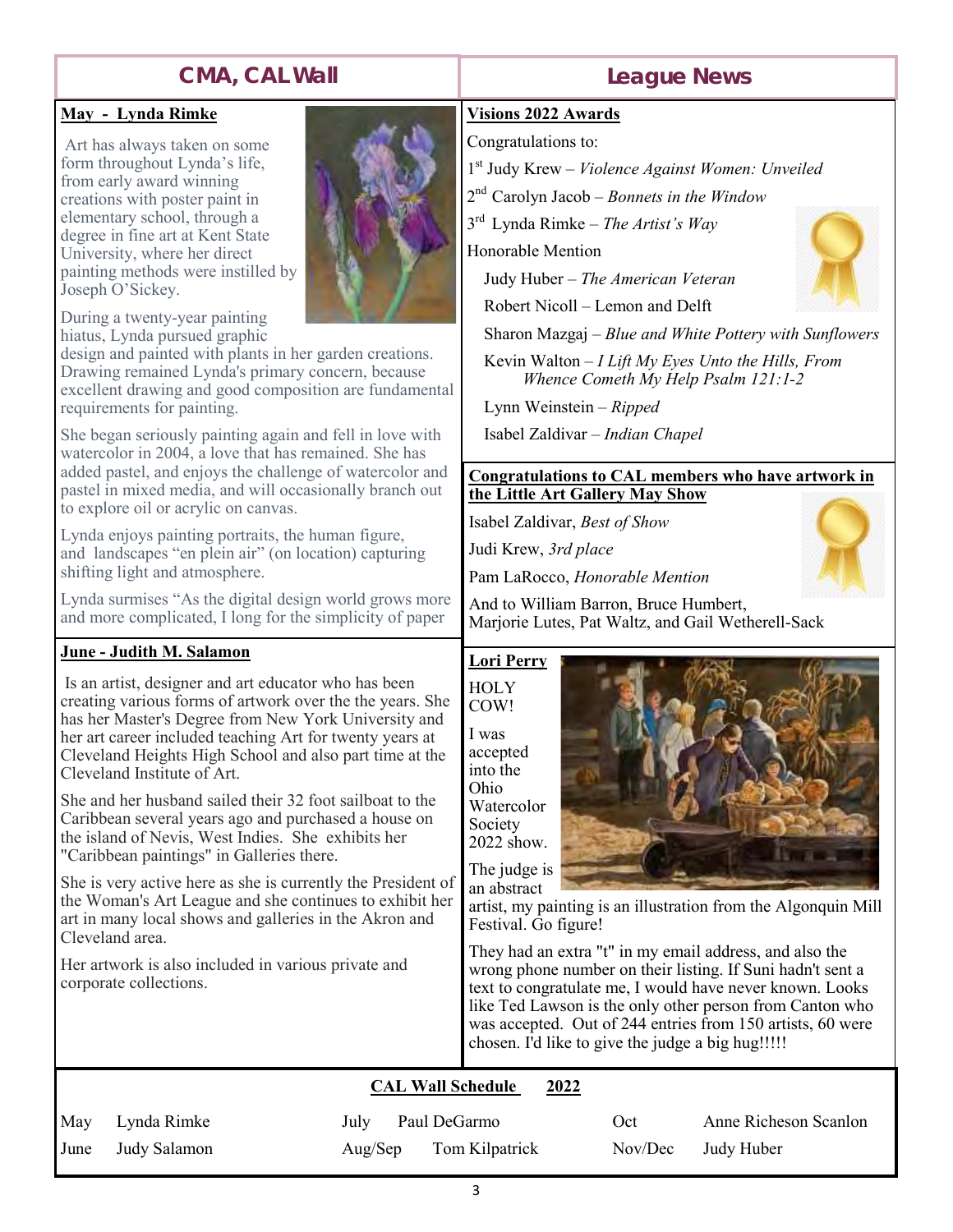# Dick Blick Donation

Thanks to Dick Blick Art Supplies for their generous donation of gift certificates which will be given to two people's choice winners in our Visions 2022 exhibit. View their large supply of art materials at https://www.dickblick.com/

### **League News**

#### **Tom Kilpatrick** -

It has been approximately 55 years since I painted a crucifixion scene so I thought it's time to do another. Using a pallet knife to help the affect, I wanted this to be particularly brutal to provoke thought and emphasize all Jesus had suffered for us. I consequently call it " 'THIS' for Us". This was used extensively by the church throughout the Easter season.



On a more cheerful note, I sold another painting.

Peace be with you all!

**Irene Tobias Rodriguez** Recent artwork in anticipation of summer, an art quilt and a watercolor



#### **Cheryl Eul -**

I have an exhibit on June 24-25th at Healthy Heart, at 2354 S. Union Ave., Alliance, Ohio 44601.





My son, Brent, who had a very serious accident in the Philippines while on a mission. He is home now in Hawaii and on temp disability and unable to use his right arm. I've been praying 24/7 for him to heal because he has a deployment to Africa at the end of June. It's in God's hands.

| <b>Artist Ouotes</b>                                         |                                                                  |  |  |  |  |
|--------------------------------------------------------------|------------------------------------------------------------------|--|--|--|--|
| The purpose of art is washing the dust of daily life off our | Anyone who says you can't see a thought simply doesn't           |  |  |  |  |
| souls. $\sim$ Pablo Picasso                                  | know art. ~Wynetka Ann Reynolds                                  |  |  |  |  |
| Man will begin to recover the moment he takes art as         | Art is a collaboration between God and the artist, and the       |  |  |  |  |
| seriously as physics, chemistry or money. ~Ernst Levy        | less the artist does the better. ~André Gide                     |  |  |  |  |
| Great art picks up where nature ends. ~Marc Chagall          | What art offers is space $\_\_$ a certain breathing room for the |  |  |  |  |
| An artist is someone who produces things that people don't   | spirit. ~John Updike                                             |  |  |  |  |
| need to have but that he — for some reason — thinks it       | Every child is an artist until he's told he's not an artist.     |  |  |  |  |
| would be a good idea to give them. $~\sim$ Andy Warhol       | $\sim$ John Lennon, 1969 interview                               |  |  |  |  |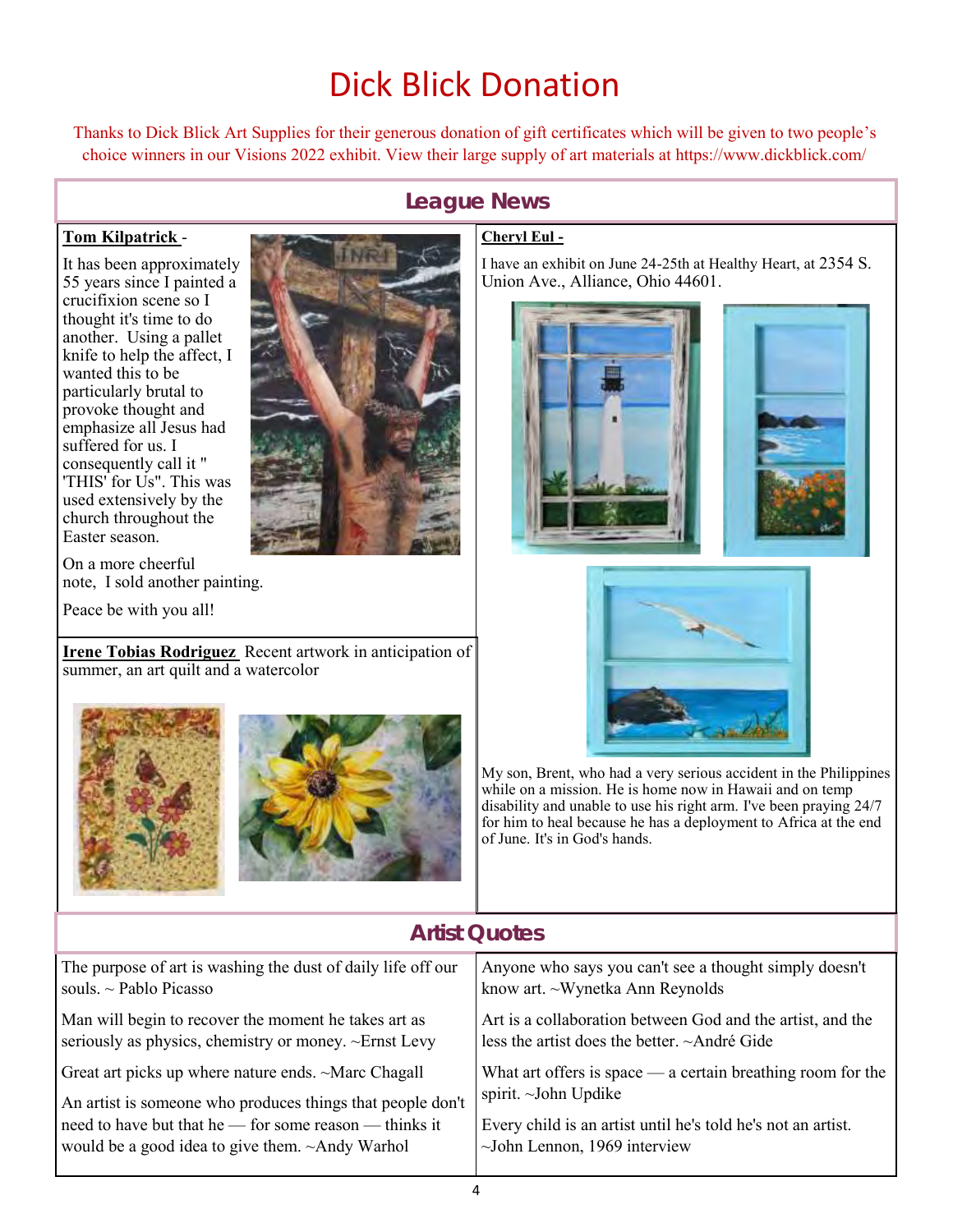### **Exhibits at CMA**

Canton

 $X^{u}$  are  $u$ <sup>n</sup> The CMA will be requiring all guests to wear a mask while visiting as of 9/13/21 and until further notice. Thank you in advance for your understanding.

### **UPCOMING EXHIBITS**

#### **Abandoned America: Everything Must Pass**

April 26 - July 24, 2022

Abandoned America was started to capture the mesmerizing beauty and lost history of the various derelict buildings dotting our country's landscape. First and foremost, his work an attempt to retain the history and essence of neglected sites before (and after) they are gone forever.



#### **Stark County High School Art Exhibit**

March 22, 2022 - April 3, 2022

The Stark County High School Art Exhibition features original two- and three-dimensional works by students, created as part of their school curriculums and chosen by their school's art instructor. Each school is limited to a total of ten entries with no more than two entries per artist. Student works are judged on the basis of both originality and technical ability. Over 100 works in various media will be on display by students from around 18 Stark County high schools.



### **Visions 2022: Canton Artists League Show**

April 26 - July 24, 2022

Visions 2022 will include a wide variety of media and subject matter from members of the Canton Artists League.



### **Witness to Wartime: The Painted Diary of Takuichi Fujii**

April 26 - July 24, 2022

Exhibit introduces an artist whose work opens a window to historical events, issues, and ideas far greater than the individual.

Takuichi Fujii was fifty years old when war broke out between the United States and Japan. In a climate of increasing fear and racist propaganda, he became one of 100,000 people of Japanese ancestry on the West Coast forced to leave their homes and live in geographically isolated incarceration camps.



### **Asian Voices from the CMA Collection**

April 26 - July 24, 2022

Juxtaposing traditional Asian subject matter with modern Western influences, this multimedia exhibition features works from contemporary Asian artists from Taiwan, Japan, and China, as well as those whose families migrated to the United States.

Storytelling through their work about their lives in America and their culture, these artists are combining past traditions and new voices in Asian art, speaking to the transnational reality of life in the twenty-first century.